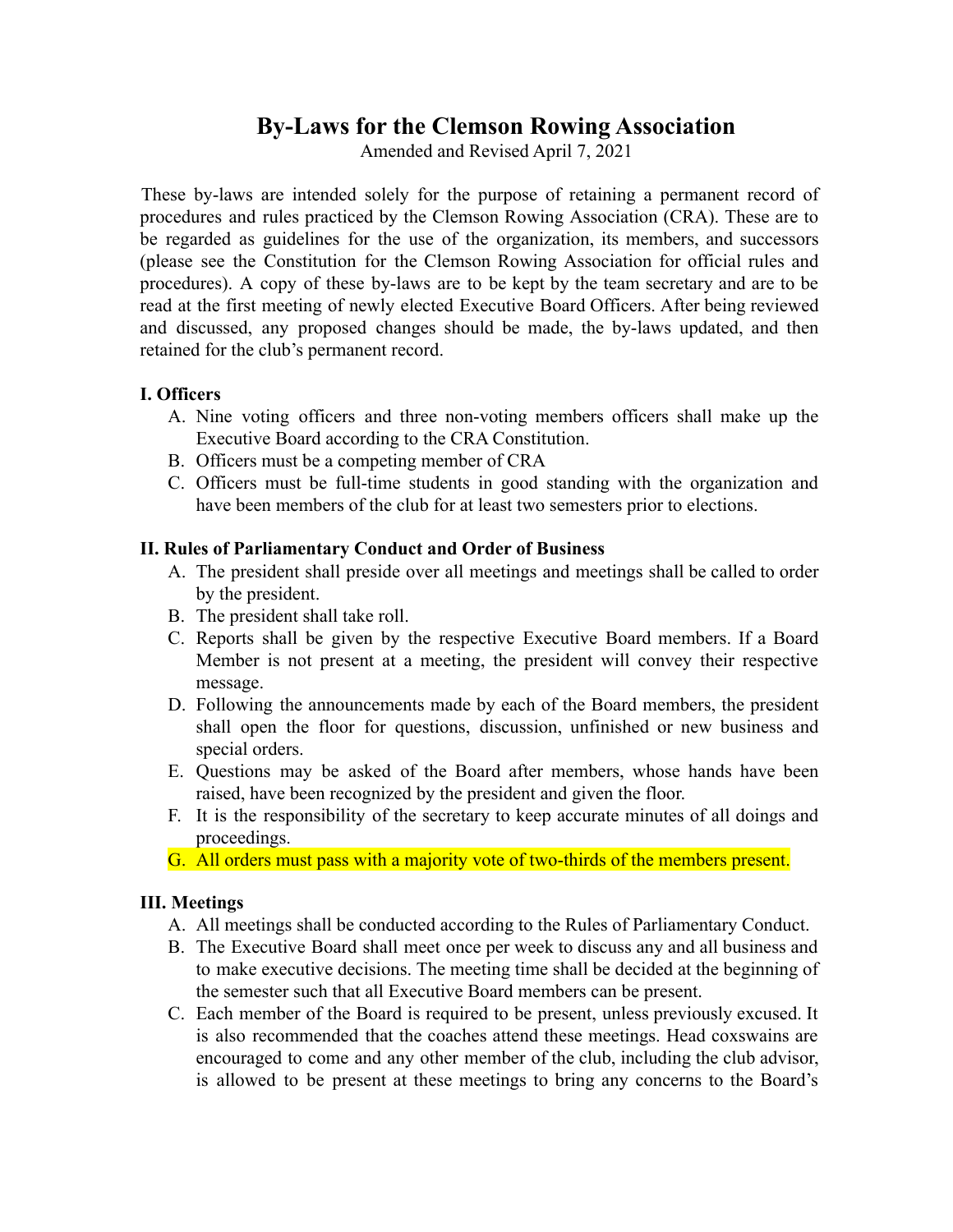attention.

- D. Team Meetings shall be held each Wednesday night.Whether to have a team meeting for the week will be up to the discretion of the Executive Board.
- E. All club members are required to attend unless previously excused by the President.
- F. Missing 4 team meetings as a first-semester team member or 3 team meetings thereafter without approved excuses by the President will constitute a negative credit.
- G. Team members may provide a written excuse to the President within 48 hours of the final missed meeting.

## **IV. Dues, Fees, and Fundraising**

- A. All members shall be required to pay dues each semester. Dues will be set by the Executive Board no later than the first meeting of the semester and will be required of all participating team members.
- B. Dues are to be used in furthering the success of the team by providing funds for equipment (repair and purchase), salaries for coaches, as well as funds for travel and general organization expenses. They shall cover accommodations (excluding The Head of the Charles, Dad Vail, ACRA, and Spring Training) and regatta entry fees.
- C. All participants shall be required to purchase a uniform. Boathouse jackets are to be considered a privilege of varsity rowers and can be ordered by a varsity member in good standing with the team.
- D. All CRA members shall complete the number of fundraising credits set by the Fundraiser at the beginning of the semester. A credit is defined as participation in a team fundraising event that is worth \$10 to the team. If at the end of the semester a member has insufficient credits, they will be considered not in good standing with the team until payment of \$10 per missed credit is received. The details of participation and credit counts are at the discretion of the Fundraiser.
- E. If a participant is experiencing financial difficulty, he/she is asked to speak to the board to request an exception. An exception involves the following option: members can choose to pay dues in three installments. The details of the installments will be determined by the treasurer.

# **V. Membership**

- A. Membership is open to all duly registered students at Clemson University, male or female.
- B. All participants must pass a 10-minute water-treading swim test, pay member dues, clothing orders, sign a membership contract promising to abide by the requirements, rules, and regulations of the organization, and must compete in at least one rowing event (unless unable for physical reasons) to be considered a member of the club.
- C. Members who have been part of CRA for less than two semesters shall be considered Novice. Those who have been members of the club for more than two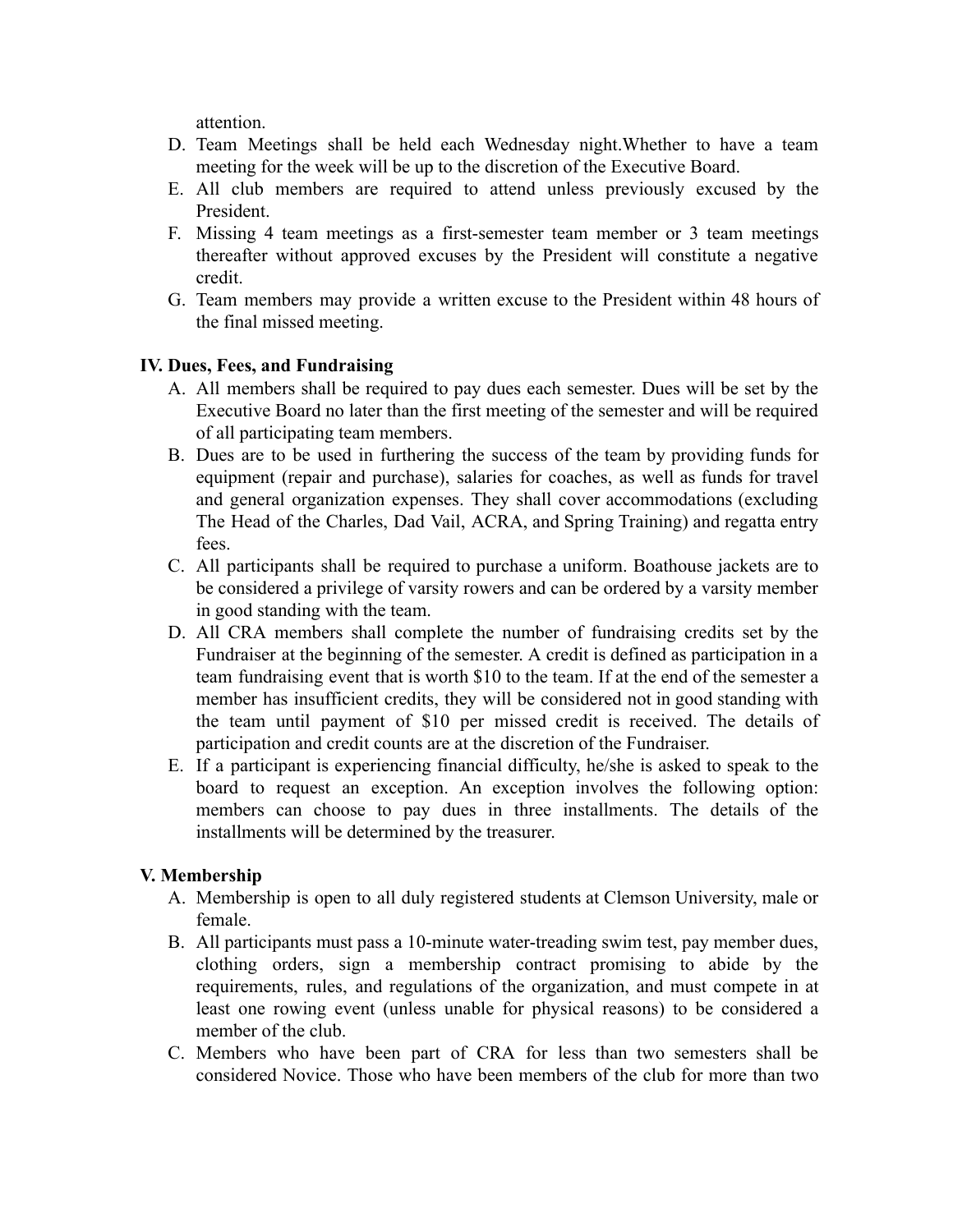semesters shall be considered Varsity.

- D. Membership termination shall result from, but are not limited to, the following: failure to pay dues, use of illegal substances, failure to respect the Head Coach, unlawful conduct in the State of South Carolina, failure to attend practice 5 times during the course of the semester without an excuse (excuses must be presented to a respective coach 24 hours prior to missed practice), or disruption of the team's activities in dangerous or unethical ways. All cases will be handled at the Board's discretion.
- E. Members recommended for the termination will be notified first with a final warning, along with a written statement from a Coach or the Executive Board explaining their potential termination. If the offending behavior happens again, the member in question will be notified of their termination immediately following a two-thirds vote by the Executive Board.
- F. Immediate membership termination will occur from behavior that directly endangers CRA's standing as a club sport or the safety of a fellow rower. This behavior includes but is not limited to the use of alcohol or illegal substances during team travel or any gross physical, mental, or other harm done to a fellow CRA member.

#### **VI. Emailing Procedures**

- A. The Secretary and President shall be responsible for creating, updating, and using the team email list-serv.
- B. The Secretary shall hold access to the list and shall use the list for team purposes only.
- C. All emails directed to the team should be sent first to the Secretary for approval before being sent to the team.
- D. Only team-related emails should be sent through the list.

# **VII. Alumni Association**

- A. Friends of Clemson Crew (FCC) exists to unite the past and present members of CRA and to strengthen the team for the future.
- B. Primary functions of FCC are to connect alumni members and club members, inform alumni of the club's activities, and provide financial support to the club through annual membership dues and contributions.
- C. A board consisting of a President, Vice President, Secretary, Treasurer, and Four Trustees will be elected every two years and serve to regulate FCC.
- D. The dues received for FCC membership shall be disbursed at the discretion of the FCC Board.
- E. The FCC will draft its own constitution and abide by those rules.

# **VIII. Individual Equipment Usage**

A. Boats large and small are to be taken out only with direct supervision of a coach or competent board member (at least 1 year on the board and still a board member) in a launch. All safety protocols must always be followed.